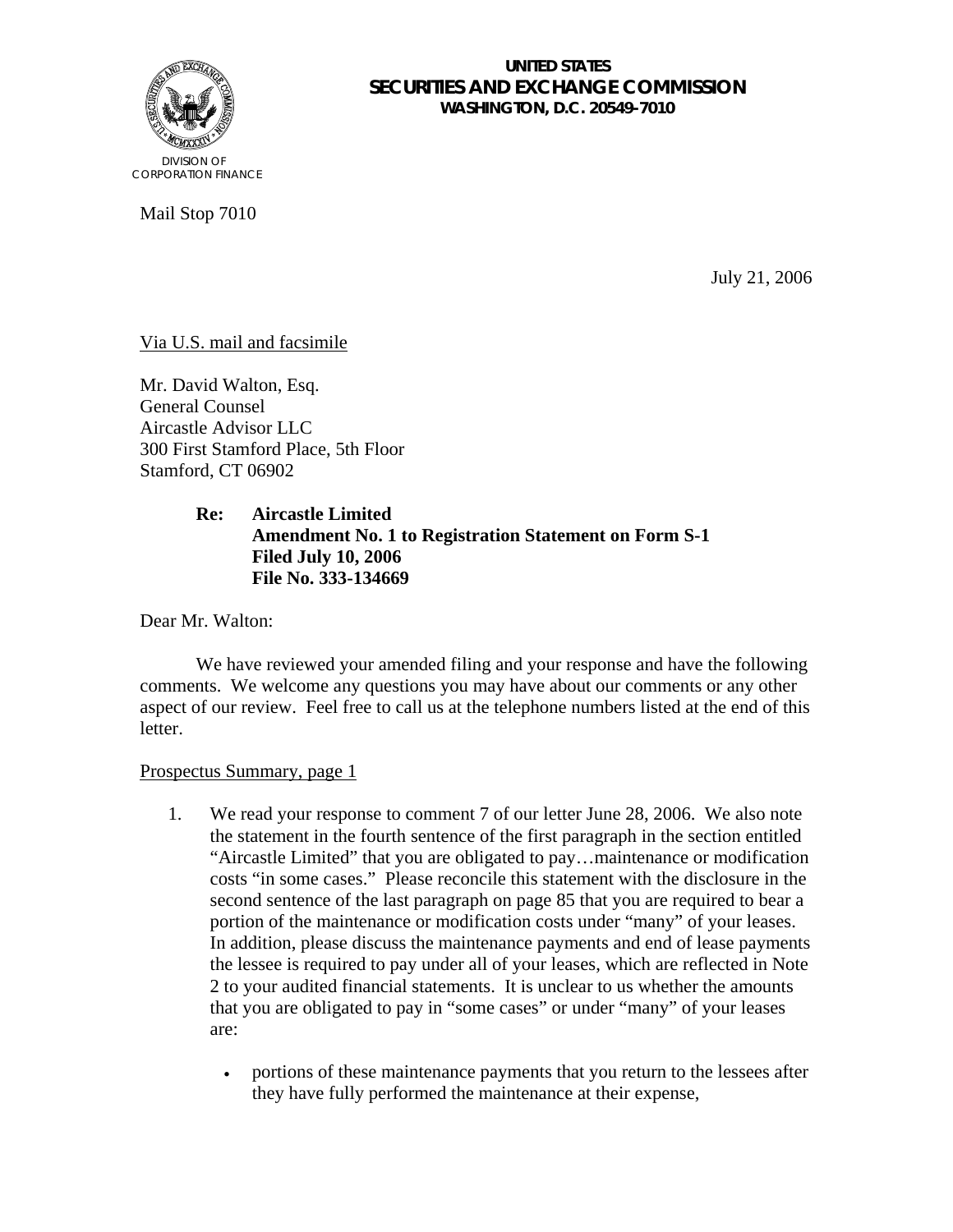Mr. David Walton, Esq. Aircastle Advisor LLC July 21, 2006 Page 2

- amounts that you pay, either out of the payments or in excess of the payments, to perform maintenance that the lessee fails to perform,
- amounts that are necessary to cover maintenance that the lease requires the company to perform, or
- some other amount.

## Recent Developments, page 3

## Second Quarter Financial Results, page 4

2. It appears that you intend to present EBITDA for the quarter ended June 30, 2006. If so, please also provide all of the disclosures required by Item  $10(e)$  of Regulation S-K, or refer to the location elsewhere in the filing where they are located.

## Dividend Policy, page 39

3. We read your response to comment 30 of our letter dated June 28, 2006 and we reissue this comment with respect to the second bullet point of this comment, as it does not appear that you have provided the requested disclosure.

#### Description of Share Capital, page 114

#### Differences in Corporate Law, page 118

4. We read your response to comment 59 of our letter dated June 28, 2006 and the revised disclosure in the second sentence of the first paragraph. Please delete the term "certain," as it implies that you have not discussed all of the material differences between Bermuda and Delaware corporate law.

# Financial Statements

# Unaudited Consolidated Pro Forma Financial Statements

5. It appears that different terminology is being used to refer to the same pro forma amounts. For example, on page 40, the first column heading is adjusted and the second column heading is as further adjusted. In your pro forma financial statements, the first pro forma column heading is pro forma and the second pro forma column heading is pro forma, as adjusted. Please clarify whether these amounts are the same. If so, please use the same terminology to refer to them. If these amounts are different, please clarify how they are different and why you are presenting two different sets of pro forma amounts.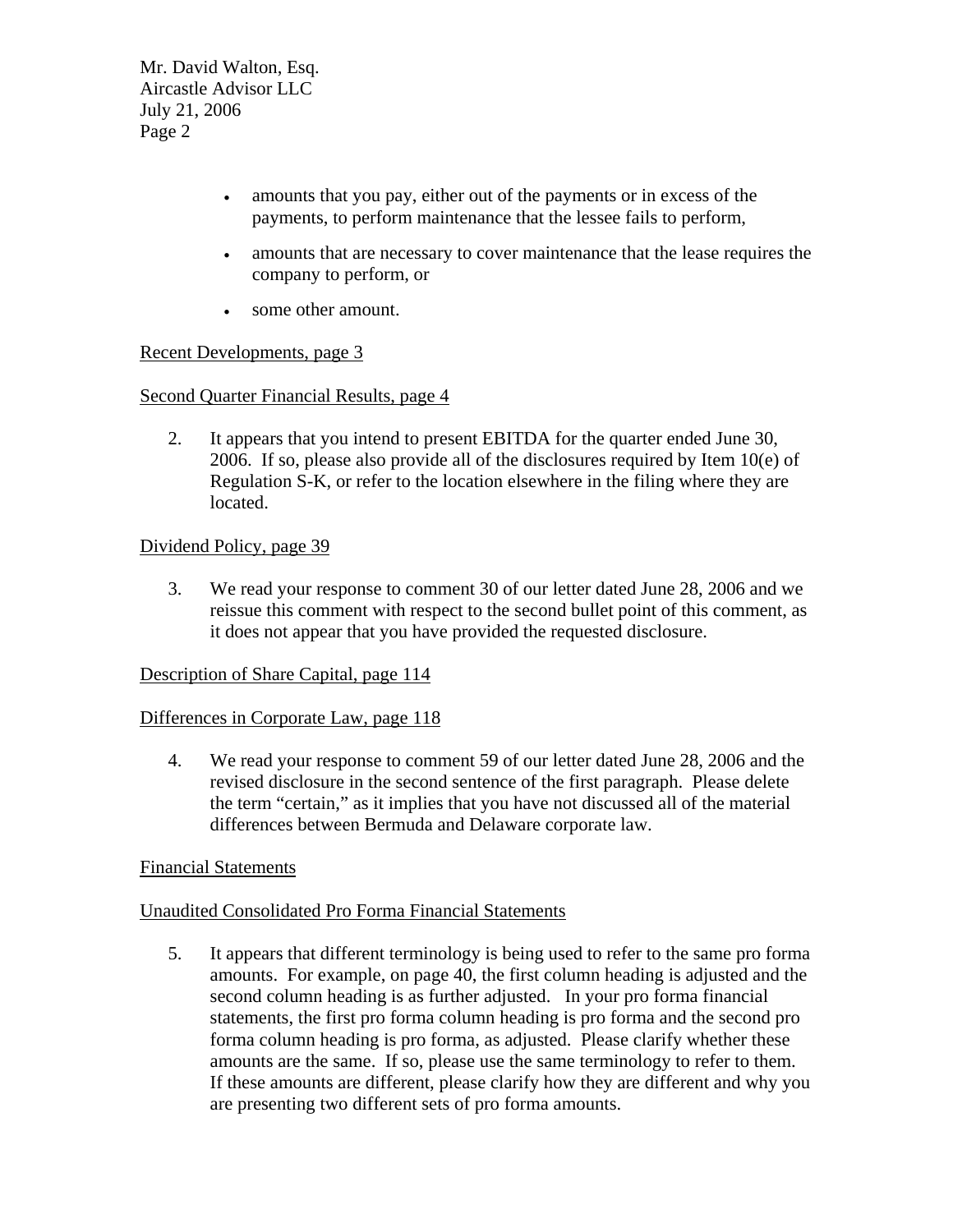Mr. David Walton, Esq. Aircastle Advisor LLC July 21, 2006 Page 3

## Note 1. Adjustments to Pro Forma Consolidated Statements of Operations and Balance Sheet, page F-6

- 6. Please break out adjustment (A) into two separate adjustments: reductions in interest expense due to extinguishments of existing debt and additions to interest expense due to new debt. Each of these pro forma adjustments should show precisely how the amount of each adjustment was computed. Each adjustment should disclose the amount of each loan being repaid or issued multiplied times its interest rate and arrive at the amount of interest expense to be deducted or added in the pro forma adjustment. For debt that incurs interest at a variable rate, you should use the average variable rate that this debt would have incurred over the appropriate historical period for which you are giving pro forma effect. Please also disclose the average interest rate used for each period and the indexed rate (LIBOR+x% or prime  $+x$ %). Make the appropriate revisions.
- 7. Please disclose in the footnote to adjustment (B) how you computed the amount of the adjustment to your income taxes, including your assumed tax rate.
- 8. Please disclose in the footnote to adjustment (J) how you computed the amount of the adjustment to your additional paid-in capital.

# Consolidated Financial Statements – December 31, 2004 and 2005

Notes to Financial Statements

# Note 4. Lease Rental Revenue and Flight Equipment Held for Lease, page F-19

9. We note your response to comment 76 of our letter dated June 28, 2006. Your response to comment 77 of our letter dated June 28, 2006 indicates that you have contingent rentals related to your floating rate leases. Please advise, or disclose the amount of contingent rent recorded for each period presented. Refer to paragraph 5(n) of SFAS 13.

\* \* \* \*

As appropriate, please amend your registration statement in response to these comments. You may wish to provide us with marked copies of the amendment to expedite our review. Please furnish a cover letter that is filed on EDGAR with your amendment that keys your responses to our comments and provides any requested information. Detailed cover letters greatly facilitate our review. Please understand that we may have additional comments after reviewing your amendment and responses to our comments.